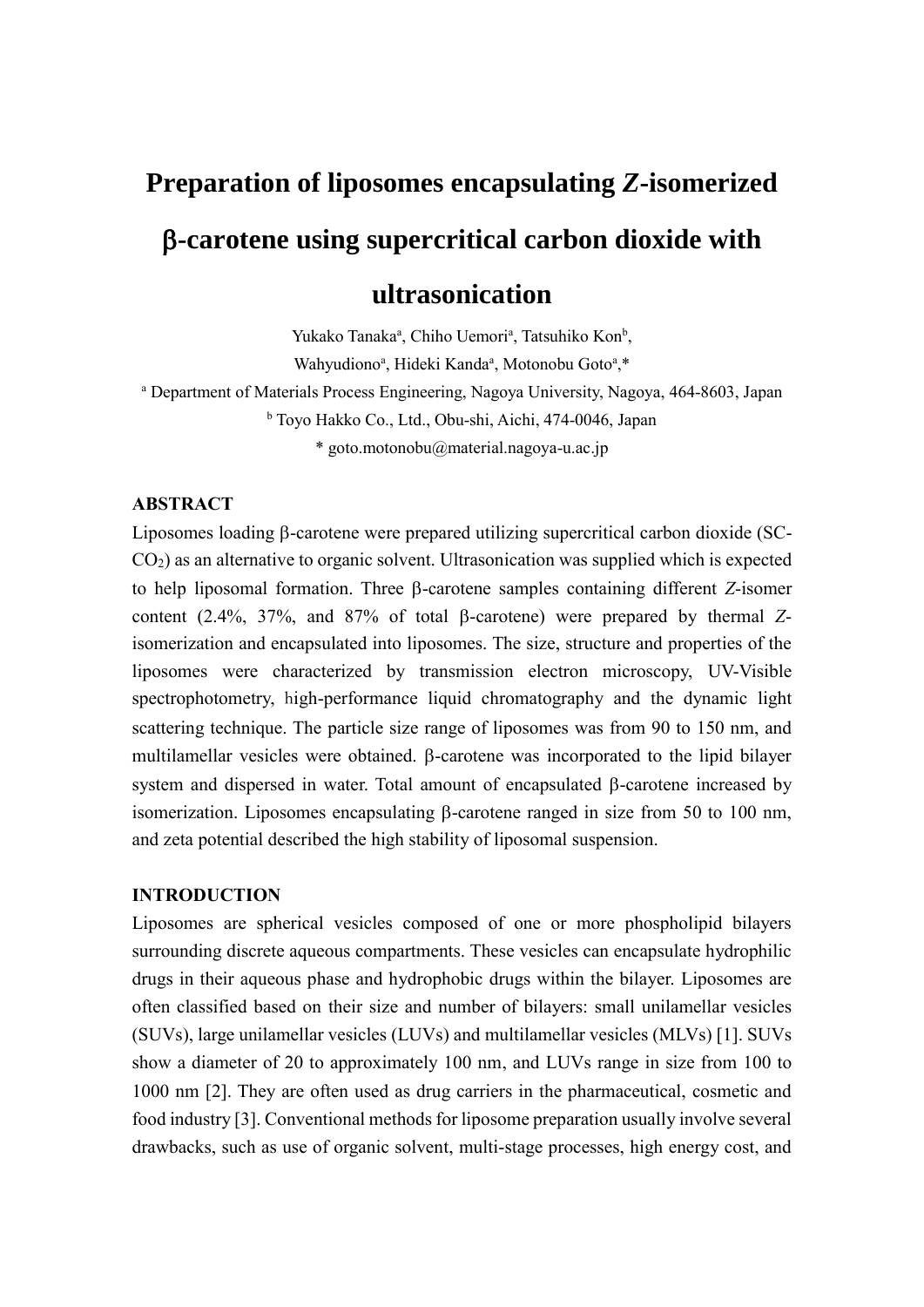poor stability [4]. In this research supercritical carbon dioxide  $(SC-CO<sub>2</sub>)$  was utilized as an alternative to organic solvent as it is nontoxic to environment. Besides, the  $SC\text{-}CO<sub>2</sub>$ phase is gas at normal atmospheric pressure and temperature, and it results in easy separation of  $CO<sub>2</sub>$  from products. Furthermore, the low critical temperature (31<sup>o</sup>C) enables a mild operation temperature which is ideal for processing and encapsulation of thermolabile compounds.

-carotene, a natural pigment, is composed of eight isoprene units and found in vegetables and fruits such as carrots, pumpkins, and sweet potatoes [5]. Multiple health-promoting properties have been ascribed to  $\beta$ -carotene, assuring an adequate intake is essential for human beings [6]. Once β-carotene is taken into human body, it will be converted into vitamin A which is crucial for normal growth and development. Besides this function,  $\beta$ carotene also has an antioxidant activity that helps remove free radicals which can cause tissue damage, potentially speeding aging and raising risks of some cancers and other diseases [7]. However, absorption of  $\beta$ -carotene in humans is low because of its hydrophobicity considering their crystalline forms are poorly bioavailable [8]. Besides, -carotene is sensitive to heat, light and oxygen which further limits its applications in food, nutraceutical and pharmaceutical products [9]. Encapsulation enables  $\beta$ -carotene to disperse in water and prevent the degradation with the barrier function of membranes. Whereas natural β-carotene occurs mainly in their thermodynamically more stable all-*E* configuration, the *Z*-isomers are only present in minor amounts. *Z*-isomerization is induced by heat, and changes physical properties of β-carotene from the crystal state to an amorphous state causing improvement in solubility since *Z*-isomers have relatively higher solubility than the all-*E* isomer [10][11]. Thus, thermal *Z*-isomerization treatment is expected to enhance entrapment amount of β-carotene into liposomes.

## **MATERIALS AND METHODS**

## *Reagents*

Hydrogenated soy phosphatidylcholine (S-10 PLUS) was obtained from Nikko Chemicals Co., Ltd. (Tokyo, Japan), and β-carotene was obtained from Wako Pure Chemical Industries, Ltd. (Osaka, Japan). All-*E*-β-carotene represented over 90.0% of total β-carotene contained in the product.

## *Thermal isomerization of β-carotene*

β-Carotene containing different *Z*-isomer contents for investigating solubility and physical properties was prepared from β-carotene reference material by thermal *Z*-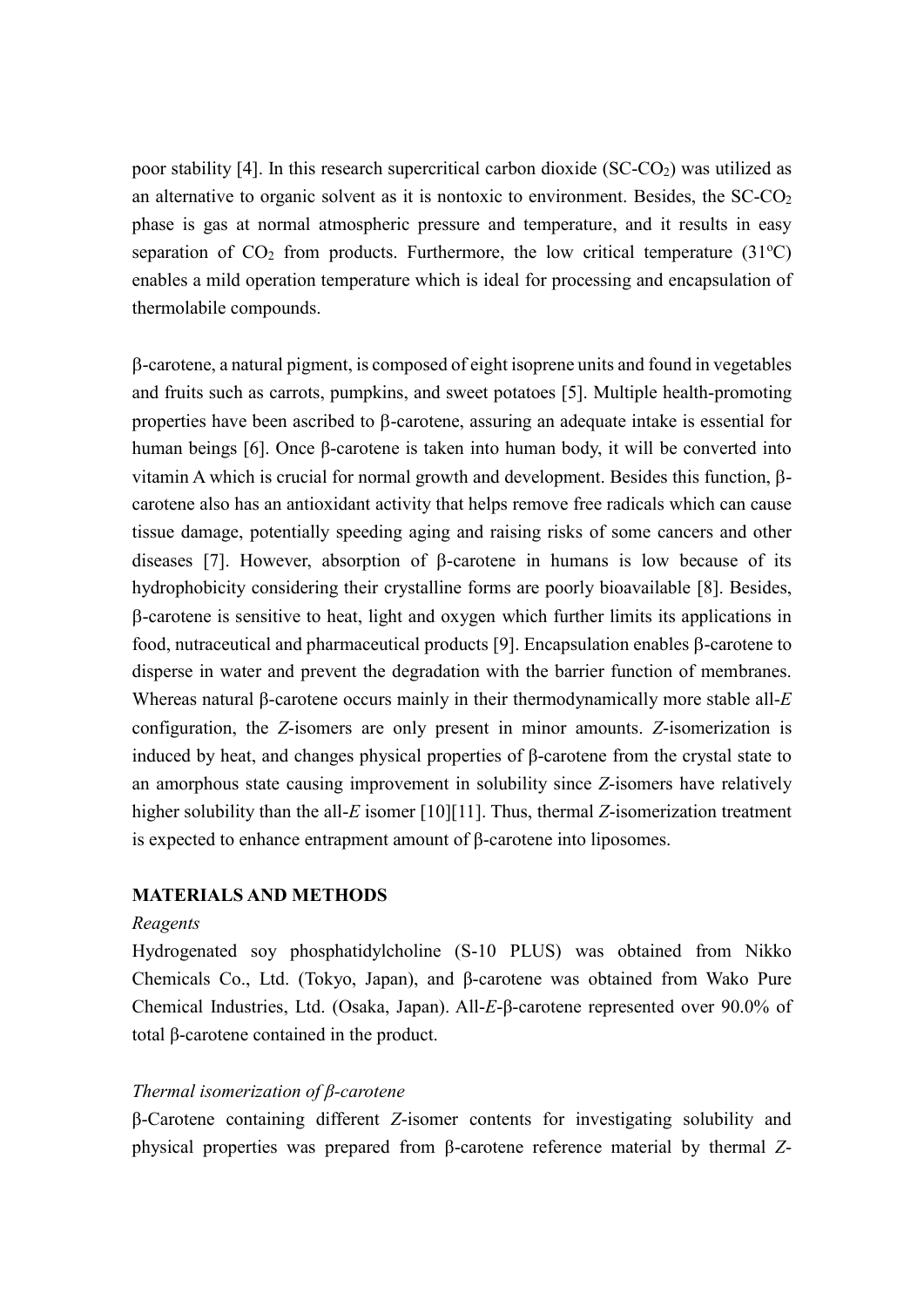isomerization. β-carotene was dissolved in 100 ml of CH<sub>2</sub>Cl<sub>2</sub> in a pressure-resistant stainless steel vessel (TVS-1; Taiatsu Techno Corp., Saitama, Japan) [12]. The headspace was purged with nitrogen gas, and the vessel was immediately closed tightly to minimize oxygen exposure, then heated by a water bath of 80°C for 3 hours. After evaporating CH2Cl2, CH3OH was added to dissolve *Z*-isomers preferentially. Then, two different *Z*isomer contents with or without filtration after the above were obtained.

#### *Preparation of liposomes*

A 60 mg of hydrogenated soy phosphatidylcholine and 40 mg of β-carotene were sealed with 60 ml of water in a pressure-resistant cell (inner diameter 20.0 mm, length 250 mm). The cell was places in a water bath of  $50^{\circ}$ C, and  $CO<sub>2</sub>$  was introduced to achieve 10 MP. After approximately 60 min with ultrasonic irradiation (600 W input power, 45 kHz), the pressure was released to obtain the liposomal dispersion.

#### *Particle size and zeta potential*

The particle size and zeta potential were determined by Zetasizer Nano ZS instrument (Malvern Instruments Ltd, Worcestershire, UK) using the dynamic light scattering (DLS) technique. Samples were diluted 10 times by water and measured at  $25^{\circ}$ C with a scattering angle of 173°.

#### *Particle morphology*

The surface and lamellarity of liposomes were observed by a transmission electron microscopy (JEM-2100Plus, JEOL Ltd, Tokyo, Japan) at 200 kV. A 2% solution of phosphotungstic acid was made up for negative staining for high resolution electron microscopy of liposomes [13]. Hydrophilic treatment was conducted with AC 100 V and 5 A for 10 seconds on a surface of a carbon-coated copper grid (Micro film NP-C15, Okenshoji Co., Ltd., Tokyo, Japan) by hydrophilic treatment system (DⅡ-29020HD, JEOL Ltd., Tokyo, Japan). A drop of liposome suspension, phosphotungstic acid and water were placed on a parafilm floating on water of  $80^{\circ}$ C for 5 mins, and the grid was dipped in the liposome suspension for 5 seconds, then the moisture was absorbed with filter papers. After conducting the same treatment with phosphotungstic acid and water in the order which liposome suspension had undergone, the grid was placed in a desiccator for 1 day to dry up, and the samples were examined with TEM.

#### *Absorption spectrum of liposomes loading β-carotene*

Absorbance of liposomes loading β-carotene was measured by a UV-Visible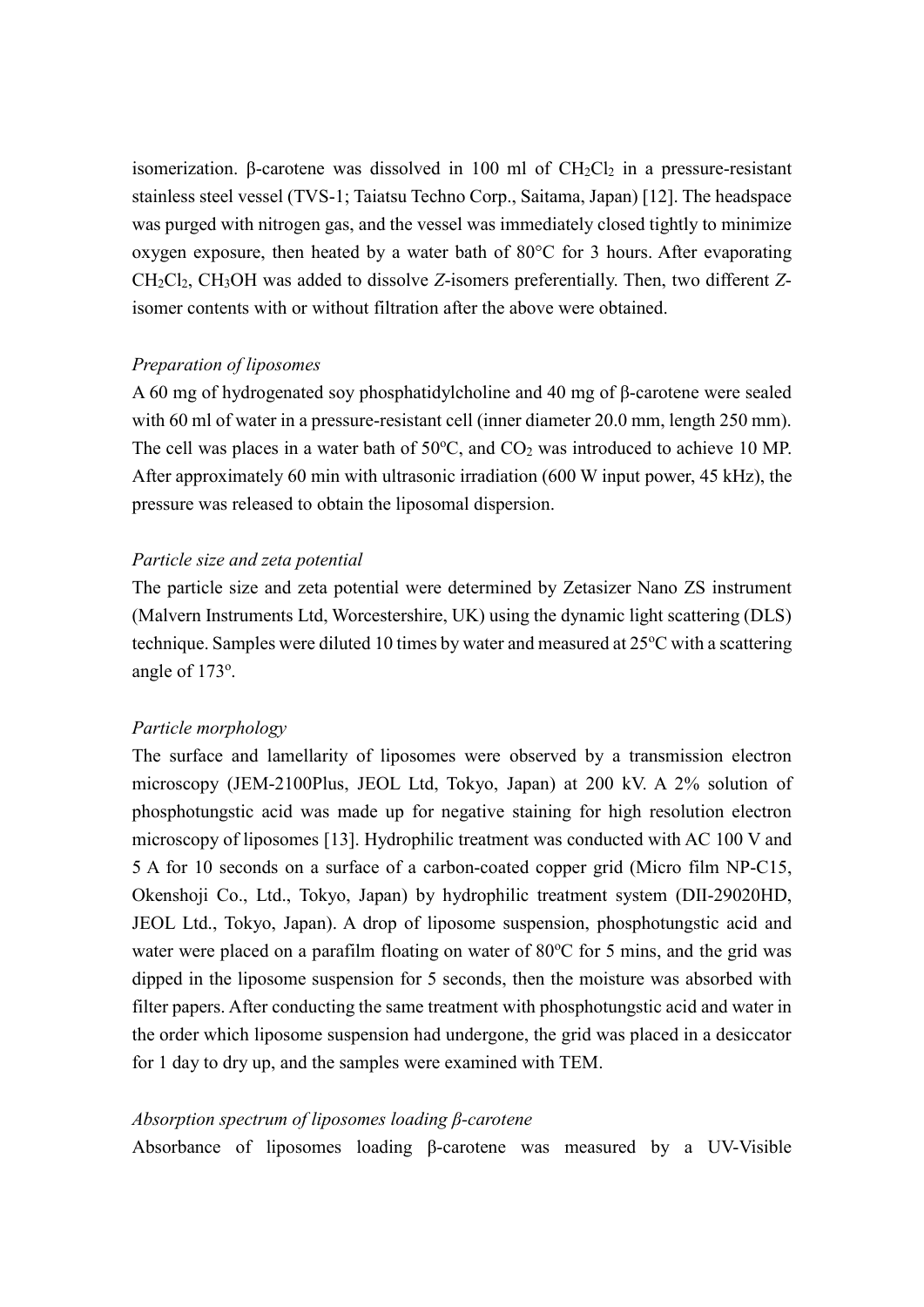Spectrophotometer (UV-Vis V550, JASCO Corporation, Tokyo, Japan) in the wavelength range of 200-800 nm.

#### *β-carotene extraction*

A 1 ml sample was extracted with a mixture of ethanol (3 ml) and n-hexane (4ml) [14]. After the mixture was well shaken, the hexane phase was transferred to a vessel. The extraction was repeated four more times, and the hexane phases were combined in the vessel. After evaporating hexane under reduced pressure at  $40^{\circ}$ C, acetone was added to dissolve the extracted  $\beta$ -carotene, and absorbance was measured by high-performance liquid chromatography (HPLC).

#### *Chromatographic Analysis*

Reverse-phase HPLC analysis was conducted with a C<sup>30</sup> column (C30 carotenoid, YMC Co., Ltd., Kyoto, Japan) at  $40^{\circ}$ C [15][16]. Separation of  $\beta$ -carotene isomers was carried out at a flow rate of 1.0 ml/min using binary mobile phases of MTBE-methanol (11:89, v/v) for 60 mins. Certain chromatographic peaks are identified by comparison to the previous report (Emenhiser *et al*., 1995) on C<sup>30</sup> columns and UV-visible absorption spectra. The quantification of β-carotene isomers was performed by peak area integration at 456 nm using calibration data gained with an all- $E$   $\beta$ -carotene standard.  $\beta$ -carotene isomer peaks were identified based on HPLC retention time, visible spectral data and the relative intensities of the *Z*-peak. The HPLC system consisted of a controller (LC-NetⅡ/ADC, JASCO Co., Tokyo, Japan), UV/Vis detector (UV-2075Plus, JASCO), pump (PU-2080Plus, JASCO), degasser (DG-980-50, JASCO) and column heater (U-620, Sugai Chemie, Inc., Wakayama, Japan).

#### **RESULTS**

## *Morphology of liposomes*

The TEM image of liposomes prepared without  $\beta$ -carotene samples are shown in Figure 1. The liposomes were prepared at  $60^{\circ}$ C, 10 MPa, and 45 kHz. The images displayed spherical liposomes with a size range from 90 to 150 nm. The liposomes exhibited MLVs.



Figure 1. TEM image of morphology of liposomes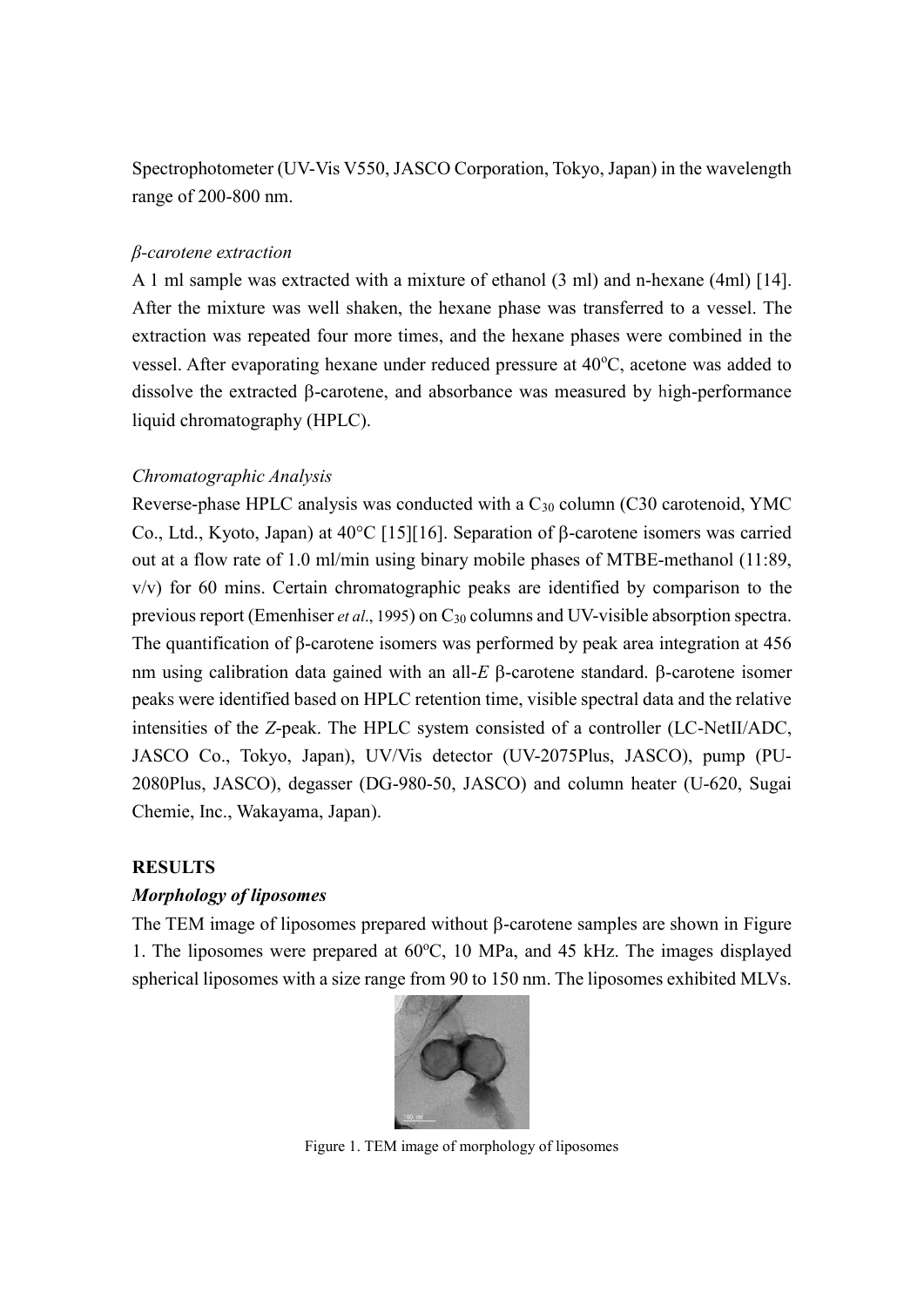*Effect of isomerization ratio on absorption spectrums of liposomes loading*  $\beta$ *-carotene* UV-Vis absorption spectrums of liposomes loading  $\beta$ -carotene are shown in Figures 2, 3 and 4. Figure 2 shows the increase in absorbance in the whole region of 200-800 nm derived from liposomes which have their absorbance peak around 200 nm [17]. However, neither *trans* peak or *cis* peak was observed. Figures 3 and 4 show the absorption of light in the 440-500 nm region for all-*trans*  $\beta$ -carotene and the peak at 340 nm for  $cis$ - $\beta$ -carotene [18]. These results indicated  $\beta$ -carotene was incorporated to the lipid bilayer system of liposomes and dispersed in water.



Figure 2. Absorption spectrum of liposomes loading *Z*-isomers 2.4%



Figure 3. Absorption spectrum of liposomes loading *Z*-isomers 37%



Figure 4. Absorption spectrum of liposomes loading *Z*-isomers 87%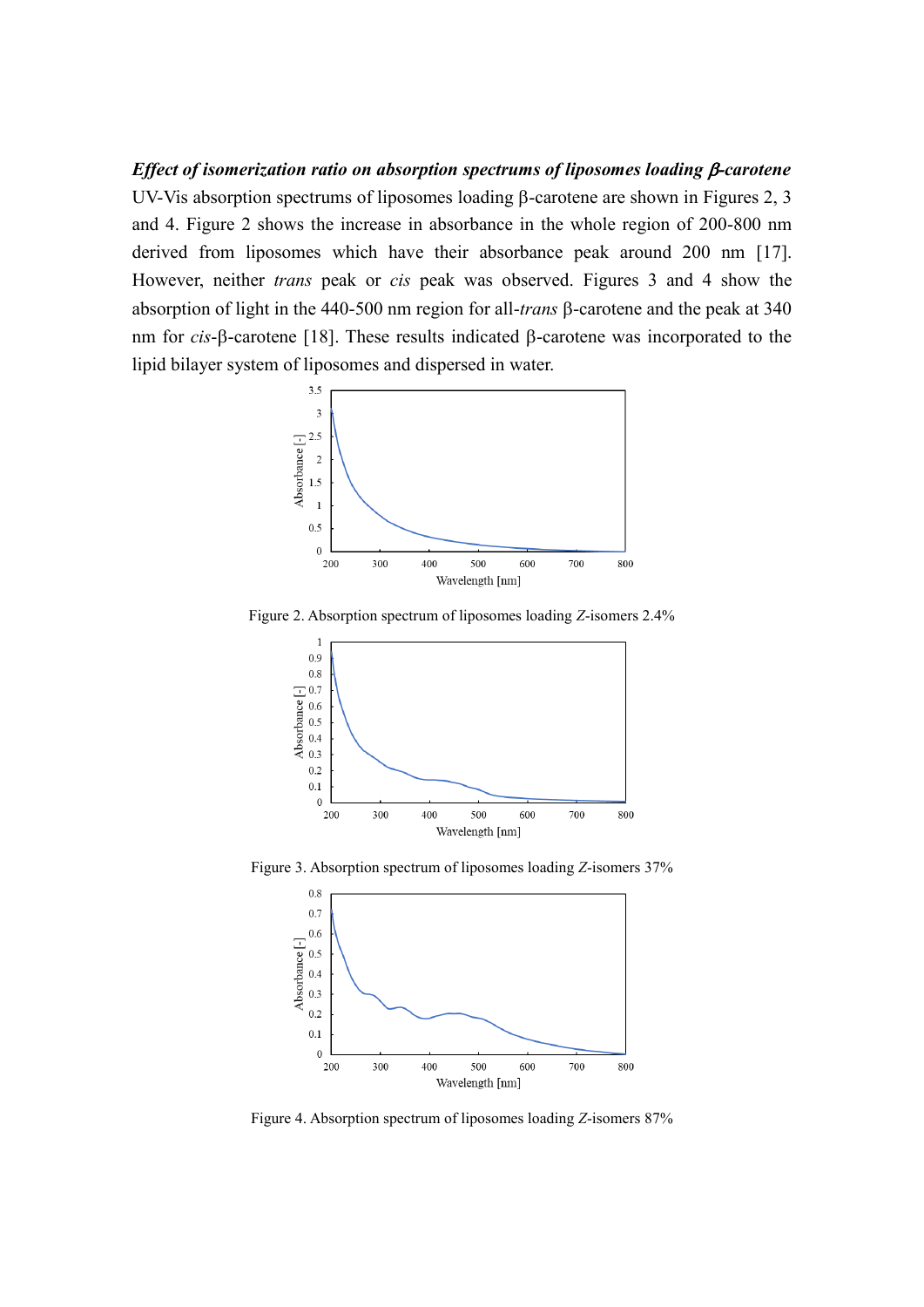#### *Effect of isomerization ratio on amount of*  $\beta$ *-carotene encapsulated in liposomes*

Total amount of  $\beta$ -carotene encapsulated in liposomes is shown in Figure 5. Along with the increase of isomerization ratio, encapsulated amount of  $\beta$ -carotene increased.  $Z$ isomers have a higher solubility in  $SC-CO<sub>2</sub>$  than the all-E isomer, and amount of  $\beta$ carotene incorporated to lipid bilayers increased.



Figure 5. Total amount of  $\beta$ -carotene encapsulated in liposomes

## *Particle size and zeta potential of liposomes*

Particle size and zeta potential of liposomes prepared without  $\beta$ -carotene sample and liposomes loading  $\beta$ -carotene is shown in Figure 6. The size ranged in 50 to 100 nm. One of the factors affecting the diameter of liposomes using this method may be aggregation. Amount of encapsulated  $\beta$ -carotene is considered as another. Furthermore, strong Van der Waals interactions of all-*E*-isomers would have given the change in diameter causing the loss of fluidity of bilayers.



Figure 6. Particle size and zeta potential of liposomes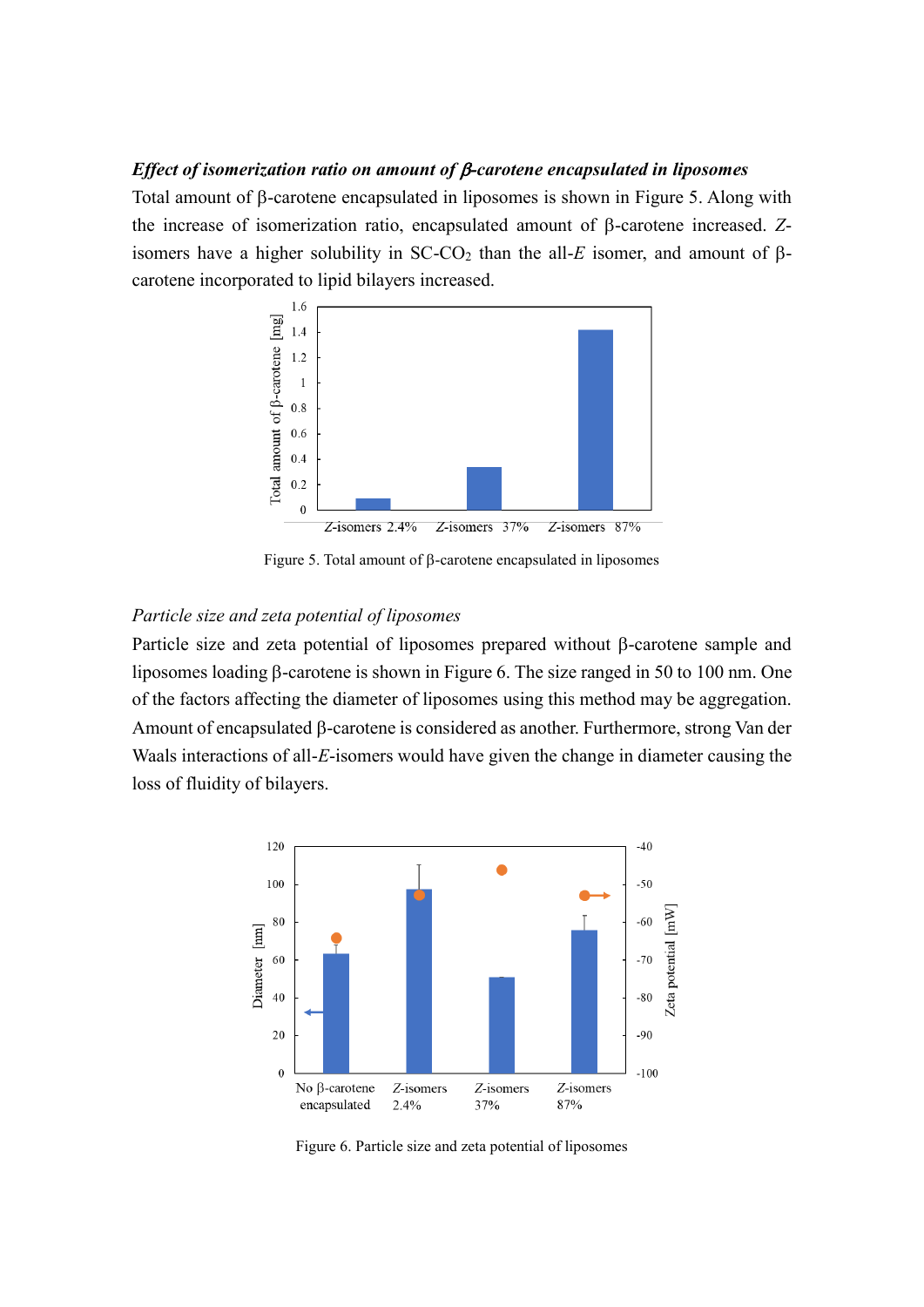### **CONCLUSION**

Liposomes loading  $\beta$ -carotene were prepared using SC-CO<sub>2</sub> with ultrasonication and characterized. Using this method, the particle size ranged from 90 to 150 nm, and MLVs were obtained.  $\beta$ -carotene was dispersed in water by encapsulation. Total amount of encapsulated  $\beta$ -carotene increased by isomerization treatment. Liposomes encapsulating  $\beta$ -carotene ranged in size from 50 to 100 nm, and zeta potential described the high stability of liposomal suspension.

#### **REFERENCES**

- [1] Y. P. Patil and S. Jadhav, "Novel methods for liposome preparation," *Chem. Phys. Lipids*, vol. 177, pp. 8–18, 2014.
- [2] X. Xu and D. J. Burgess, "Liposomes as Carriers for Controlled Drug Delivery," in *Long Acting Injections and Implants*, Boston: Springer, pp. 195–220.
- [3] B. C. Keller, "Liposomes in nutrition," *Trends Food Sci. Technol.*, vol. 12, no. 1, pp. 25–31, 2001.
- [4] L. Zhao and F. Temelli, "Preparation of liposomes using a modified supercritical process via depressurization of liquid phase," *J. Supercrit. Fluids*, vol. 100, pp. 110–120, 2015.
- [5] B. J. Burri, "Evaluating Sweet Potato as an Intervention Food to Prevent Vitamin A Deficiency," *Compr. Rev. Food Sci. Food Saf.*, vol. 10, no. 2, pp. 118–130, 2011.
- [6] L. Lemmens, K. De Vleeschouwer, K. R. N. Moelants, I. J. P. Colle, A. M. Van Loey, and M. E. Hendrickx, "β-Carotene isomerization kinetics during thermal treatments of carrot puree," *J. Agric. Food Chem.*, 2010.
- [7] N. I. Krinsky, "Antioxidant functions of carotenoids," *Free Radic. Biol. Med.*, vol. 7, no. 6, pp. 617–635, 1989.
- [8] H. S. Ribeiro and R. C. D. Cruz, "Biliquid foams containing carotenoids," *Eng. Life Sci.*, vol. 5, no. 1, pp. 84–88, 2005.
- [9] Y. Yuan, Y. Gao, J. Zhao, and L. Mao, "Characterization and stability evaluation of β-carotene nanoemulsions prepared by high pressure homogenization under various emulsifying conditions," *Food Res. Int.*, vol. 41, no. 1, pp. 61–68, 2008.
- [10] J. Hempel, C. N. Schädle, S. Leptihn, R. Carle, and R. M. Schweiggert, "Structure related aggregation behavior of carotenoids and carotenoid esters," *J. Photochem. Photobiol. A Chem.*, vol. 317, pp. 161–174, 2016.
- [11] I. Gamlieli-Bonshtein, E. Korin, and S. Cohen, "Selective separation of cis-trans geometrical isomers of β-carotene via CO2 supercritical fluid extraction,"